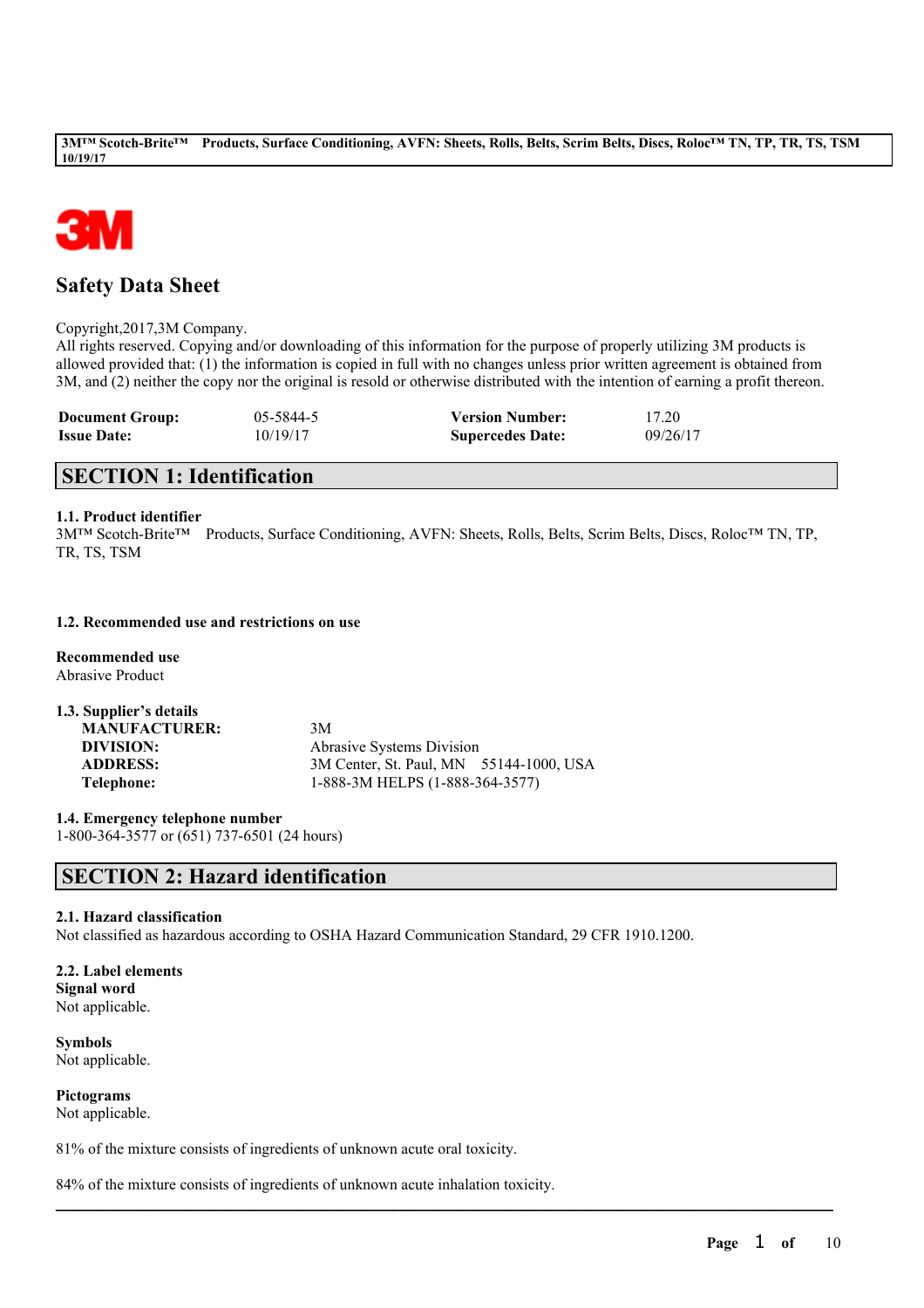# **SECTION 3: Composition/information on ingredients**

| Ingredient                           | <b>C.A.S. No.</b> | $%$ by Wt   |
|--------------------------------------|-------------------|-------------|
| Aluminum Oxide Mineral (non-fibrous) | 1344-28-1         | $25 - 50$   |
| Titanium Dioxide                     | 13463-67-7        | $0.5 - 2.5$ |
| Lubricant                            | 64742-54-7        | $0.45 - 1$  |
| Cured Resin                          | Mixture           | $25 - 50$   |
| Nylon Fiber                          | Mixture           | $10 - 20$   |
| Nylon Scrim                          | Mixture           | $5 - 10$    |
| Poly (Vinyl Chloride)                | 9002-86-2         | $0.5 - 1.7$ |
| <b>Attachment Button</b>             | Mixture           | $0 - 5$     |

# **SECTION 4: First aid measures**

## **4.1. Description of first aid measures**

#### **Inhalation:**

Remove person to fresh air. If you feel unwell, get medical attention.

#### **Skin Contact:**

Wash with soap and water. If signs/symptoms develop, get medical attention.

#### **Eye Contact:**

Flush with large amounts of water. Remove contact lenses if easy to do. Continue rinsing. If signs/symptoms persist, get medical attention.

#### **If Swallowed:**

No need for first aid is anticipated.

#### **4.2. Most important symptoms and effects, both acute and delayed**

See Section 11.1. Information on toxicological effects.

#### **4.3. Indication of any immediate medical attention and special treatment required**

Not applicable

# **SECTION 5: Fire-fighting measures**

#### **5.1. Suitable extinguishing media**

In case of fire: Use a fire fighting agent suitable for ordinary combustible material such as water or foam to extinguish.

 $\mathcal{L}_\mathcal{L} = \mathcal{L}_\mathcal{L} = \mathcal{L}_\mathcal{L} = \mathcal{L}_\mathcal{L} = \mathcal{L}_\mathcal{L} = \mathcal{L}_\mathcal{L} = \mathcal{L}_\mathcal{L} = \mathcal{L}_\mathcal{L} = \mathcal{L}_\mathcal{L} = \mathcal{L}_\mathcal{L} = \mathcal{L}_\mathcal{L} = \mathcal{L}_\mathcal{L} = \mathcal{L}_\mathcal{L} = \mathcal{L}_\mathcal{L} = \mathcal{L}_\mathcal{L} = \mathcal{L}_\mathcal{L} = \mathcal{L}_\mathcal{L}$ 

## **5.2. Special hazards arising from the substance or mixture**

None inherent in this product.

#### **Hazardous Decomposition or By-Products**

| <b>Substance</b> |  |  |
|------------------|--|--|
| Carbon monoxide  |  |  |
| Carbon dioxide   |  |  |

**Substance Condition** During Combustion During Combustion

#### **5.3. Special protective actions for fire-fighters**

No special protective actions for fire-fighters are anticipated.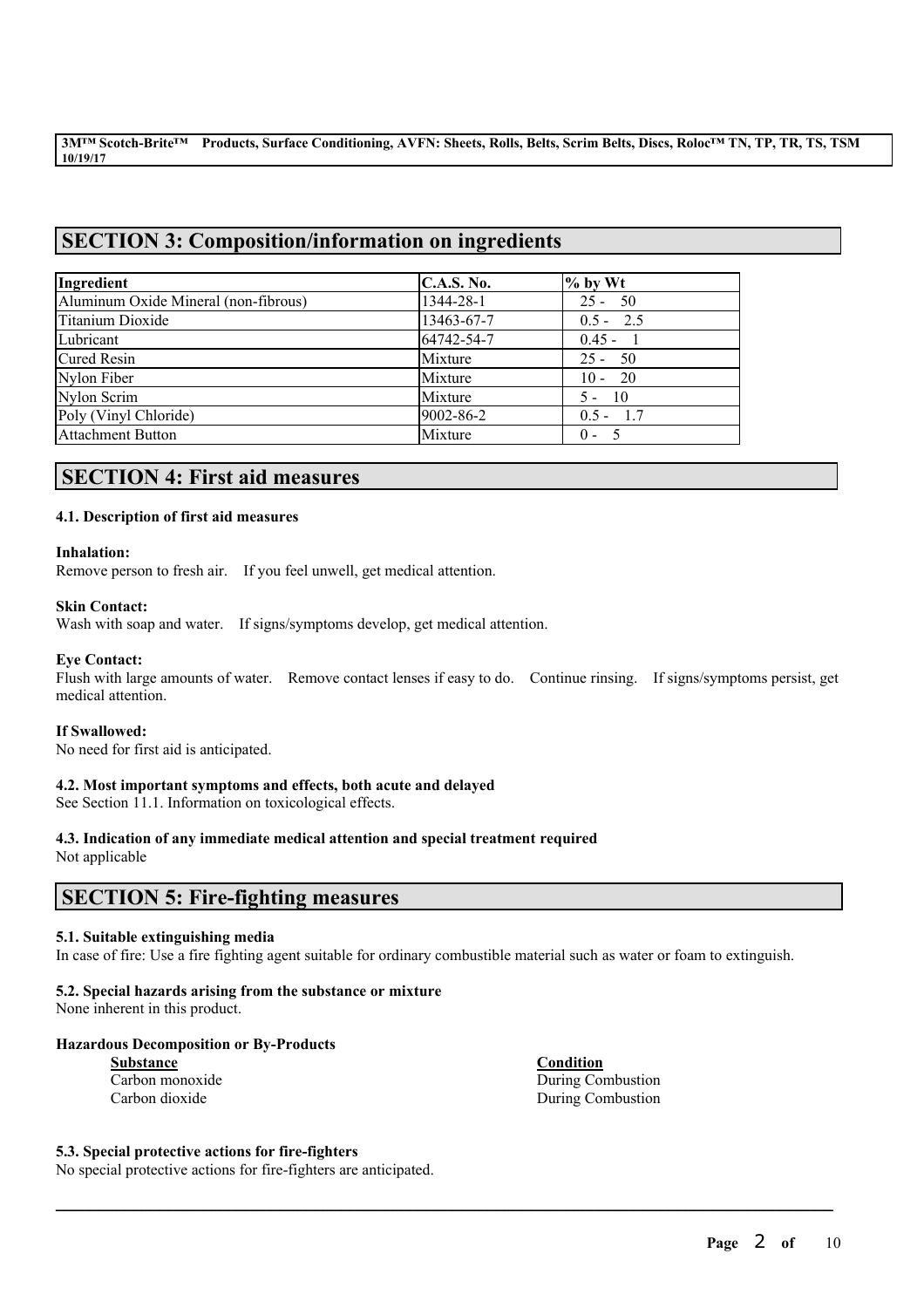# **SECTION 6: Accidental release measures**

## **6.1. Personal precautions, protective equipment and emergency procedures**

Observe precautions from other sections.

## **6.2. Environmental precautions**

Not applicable.

## **6.3. Methods and material for containment and cleaning up**

Not applicable.

# **SECTION 7: Handling and storage**

## **7.1. Precautions for safe handling**

For industrial or professional use only. Avoid breathing of dust created by sanding, grinding or machining. Damaged product can break apart during use and cause serious injury to face or eyes. Check product for damage such as cracks or nicks prior to use. Replace if damaged. Always wear eye and face protection when working at sanding or grinding operations or when near such operations. Combustible dust may form by action of this product on another material (substrate). Dust generated from the substrate during use of this product may be explosive if in sufficient concentration with an ignition source. Dust deposits should not be allowed to accumulate on surfaces because of the potential for secondary explosions.

## **7.2. Conditions for safe storage including any incompatibilities**

No special storage requirements.

# **SECTION 8: Exposure controls/personal protection**

#### **8.1. Control parameters**

#### **Occupational exposure limits**

If a component is disclosed in section 3 but does not appear in the table below, an occupational exposure limit is not available for the component.

| Ingredient                    | <b>C.A.S. No.</b> | Agency        | Limit type                  | <b>Additional Comments</b> |
|-------------------------------|-------------------|---------------|-----------------------------|----------------------------|
| Aluminum, insoluble compounds | 1344-28-1         | <b>ACGIH</b>  | TWA(respirable fraction):1  | A4: Not class. as human    |
|                               |                   |               | mg/m3                       | l carcin                   |
| Aluminum Oxide Mineral (non-  | 1344-28-1         | IOSHA         | TWA(as total dust):15       |                            |
| fibrous)                      |                   |               | mg/m3;TWA(respirable        |                            |
|                               |                   |               | fraction):5 mg/m3           |                            |
| Titanium Dioxide              | 13463-67-7        | <b>LACGIH</b> | TWA:10 mg/m3                | A4: Not class, as human    |
|                               |                   |               |                             | l carcın                   |
| Titanium Dioxide              | 13463-67-7        | <b>OSHA</b>   | TWA(as total dust):15 mg/m3 |                            |
| Poly (Vinyl Chloride)         | $9002 - 86 - 2$   | <b>ACGIH</b>  | TWA(respirable fraction):1  | A4: Not class. as human    |
|                               |                   |               | mg/m3                       | carcin                     |

 $\mathcal{L}_\mathcal{L} = \mathcal{L}_\mathcal{L} = \mathcal{L}_\mathcal{L} = \mathcal{L}_\mathcal{L} = \mathcal{L}_\mathcal{L} = \mathcal{L}_\mathcal{L} = \mathcal{L}_\mathcal{L} = \mathcal{L}_\mathcal{L} = \mathcal{L}_\mathcal{L} = \mathcal{L}_\mathcal{L} = \mathcal{L}_\mathcal{L} = \mathcal{L}_\mathcal{L} = \mathcal{L}_\mathcal{L} = \mathcal{L}_\mathcal{L} = \mathcal{L}_\mathcal{L} = \mathcal{L}_\mathcal{L} = \mathcal{L}_\mathcal{L}$ 

ACGIH : American Conference of Governmental Industrial Hygienists

AIHA : American Industrial Hygiene Association

CMRG : Chemical Manufacturer's Recommended Guidelines

OSHA : United States Department of Labor - Occupational Safety and Health Administration

TWA: Time-Weighted-Average

STEL: Short Term Exposure Limit

CEIL: Ceiling

#### **8.2. Exposure controls**

#### **8.2.1. Engineering controls**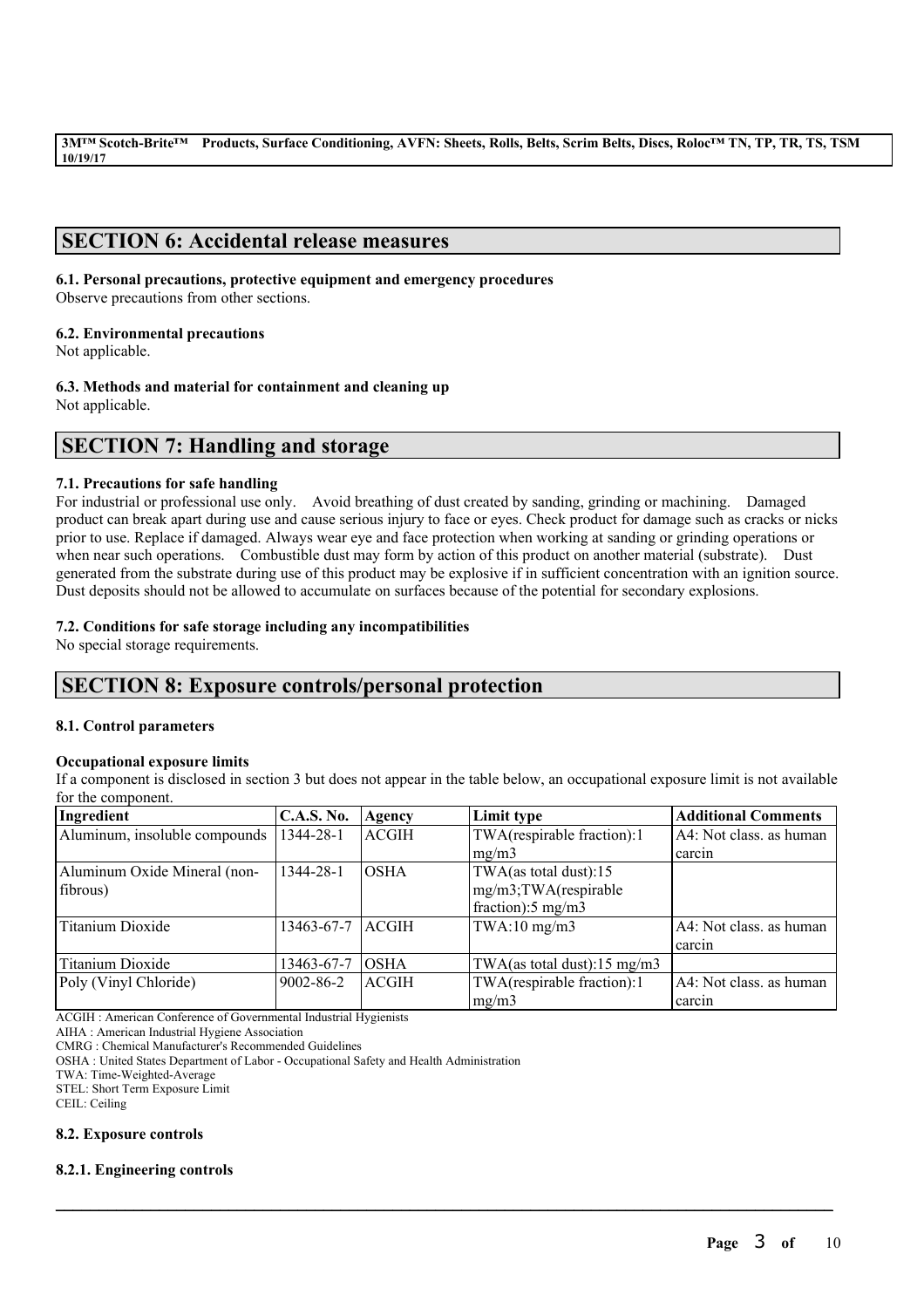Provide appropriate local exhaust ventilation for sanding, grinding or machining. Use general dilution ventilation and/or local exhaust ventilation to control airborne exposures to below relevant Exposure Limits and/or control dust/fume/gas/mist/vapors/spray. If ventilation is not adequate, use respiratory protection equipment. Warning: Excessive operating speed or generation of extreme heat may result in harmful emissions. Use local exhaust ventilation. Provide local exhaust at process emission sources to control exposure near the source and to prevent the escape of dust into the work area. Ensure that dust-handling systems (such as exhaust ducts, dust collectors, vessels, and processing equipment) are designed in a manner to prevent the escape of dust into the work area (i.e., there is no leakage from the equipment).

## **8.2.2. Personal protective equipment (PPE)**

#### **Eye/face protection**

To minimize the risk of injury to face and eyes, always wear eye and face protection when working at sanding or grinding operations or when near such operations. Select and use eye/face protection to prevent contact based on the results of an exposure assessment. The following eye/face protection(s) are recommended: Safety Glasses with side shields

#### **Skin/hand protection**

Wear appropriate gloves to minimize risk of injury to skin from contact with dust or physical abrasion from grinding or sanding.

#### **Respiratory protection**

Assess exposure concentrations of all materials involved in the work process. Consider material being abraded when determining the appropriate respiratory protection. Select and use appropriate respirators to prevent inhalation overexposure. An exposure assessment may be needed to decide if a respirator is required. If a respirator is needed, use respirators as part of a full respiratory protection program. Based on the results of the exposure assessment, select from the following respirator type(s) to reduce inhalation exposure:

 $\mathcal{L}_\mathcal{L} = \mathcal{L}_\mathcal{L} = \mathcal{L}_\mathcal{L} = \mathcal{L}_\mathcal{L} = \mathcal{L}_\mathcal{L} = \mathcal{L}_\mathcal{L} = \mathcal{L}_\mathcal{L} = \mathcal{L}_\mathcal{L} = \mathcal{L}_\mathcal{L} = \mathcal{L}_\mathcal{L} = \mathcal{L}_\mathcal{L} = \mathcal{L}_\mathcal{L} = \mathcal{L}_\mathcal{L} = \mathcal{L}_\mathcal{L} = \mathcal{L}_\mathcal{L} = \mathcal{L}_\mathcal{L} = \mathcal{L}_\mathcal{L}$ 

Half facepiece or full facepiece air-purifying respirator suitable for particulates

For questions about suitability for a specific application, consult with your respirator manufacturer.

# **SECTION 9: Physical and chemical properties**

### **9.1. Information on basic physical and chemical properties**

| Solid                  |
|------------------------|
| Solid Abrasive Product |
| Not Applicable         |
| Not Applicable         |
| Not Applicable         |
| Not Applicable         |
| Not Applicable         |
| Not Applicable         |
| Not Classified         |
| Not Applicable         |
| Not Applicable         |
| Not Applicable         |
| Not Applicable         |
| Not Applicable         |
| Not Applicable         |
| Not Applicable         |
| Not Applicable         |
| Not Applicable         |
|                        |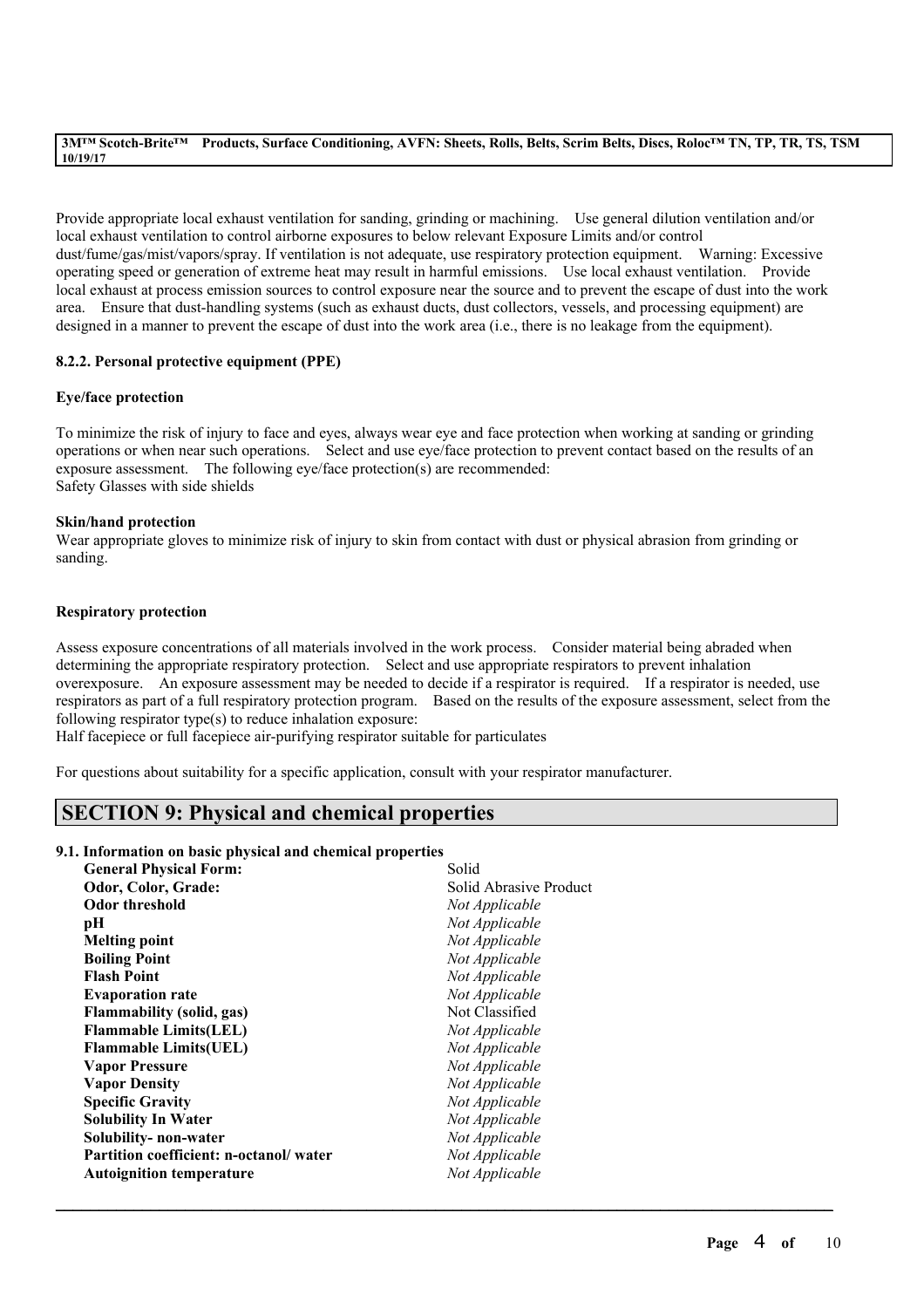**Decomposition temperature** *Not Applicable* **Viscosity** *Not Applicable* **Hazardous Air Pollutants** *No Data Available* **Molecular weight** *No Data Available* **Percent volatile** *No Data Available*

# **SECTION 10: Stability and reactivity**

## **10.1. Reactivity**

This material is considered to be non reactive under normal use conditions.

**10.2. Chemical stability** Stable.

## **10.3. Possibility of hazardous reactions**

Hazardous polymerization will not occur.

#### **10.4. Conditions to avoid** None known.

**10.5. Incompatible materials** None known.

**10.6. Hazardous decomposition products Substance Condition** None known.

Refer to section 5.2 for hazardous decomposition products during combustion.

# **SECTION 11: Toxicological information**

The information below may not be consistent with the material classification in Section 2 if specific ingredient **classifications are mandated by a competent authority. In addition, toxicological data on ingredients may not be** reflected in the material classification and/or the signs and symptoms of exposure, because an ingredient may be present below the threshold for labeling, an ingredient may not be available for exposure, or the data may not be **relevant to the material as a whole.**

**11.1. Information on Toxicological effects**

**Signs and Symptoms of Exposure**

Based on test data and/or information on the components, this material may produce the following health effects:

#### **Inhalation:**

Dust from grinding, sanding or machining may cause irritation of the respiratory system. Signs/symptoms may include cough, sneezing, nasal discharge, headache, hoarseness, and nose and throat pain.

 $\mathcal{L}_\mathcal{L} = \mathcal{L}_\mathcal{L} = \mathcal{L}_\mathcal{L} = \mathcal{L}_\mathcal{L} = \mathcal{L}_\mathcal{L} = \mathcal{L}_\mathcal{L} = \mathcal{L}_\mathcal{L} = \mathcal{L}_\mathcal{L} = \mathcal{L}_\mathcal{L} = \mathcal{L}_\mathcal{L} = \mathcal{L}_\mathcal{L} = \mathcal{L}_\mathcal{L} = \mathcal{L}_\mathcal{L} = \mathcal{L}_\mathcal{L} = \mathcal{L}_\mathcal{L} = \mathcal{L}_\mathcal{L} = \mathcal{L}_\mathcal{L}$ 

#### **Skin Contact:**

Mechanical Skin irritation: Signs/symptoms may include abrasion, redness, pain, and itching.

## **Eye Contact:**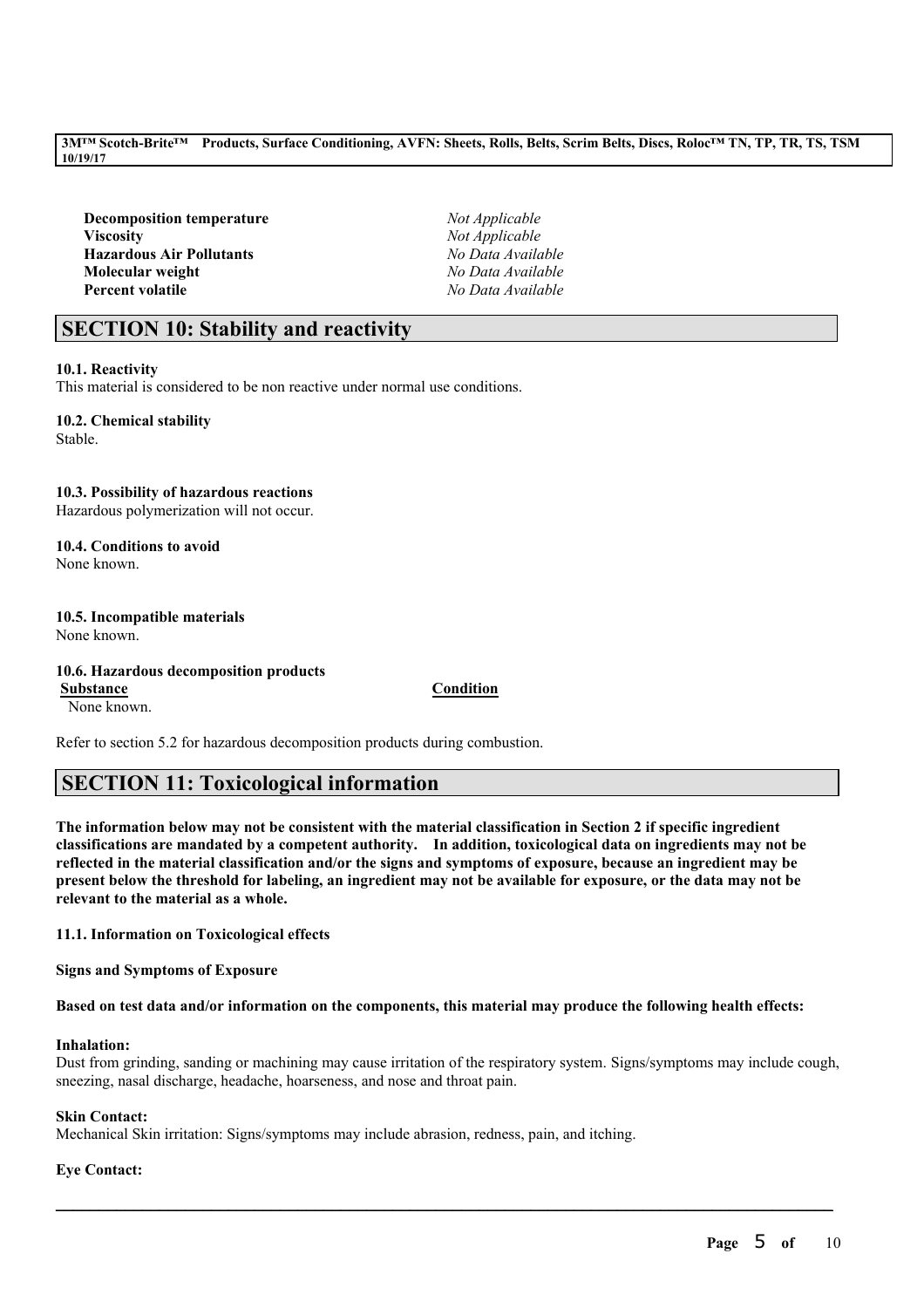Mechanical eye irritation: Signs/symptoms may include pain, redness, tearing and corneal abrasion.

Dust created by grinding, sanding, or machining may cause eye irritation. Signs/symptoms may include redness, swelling, pain, tearing, and blurred or hazy vision.

#### **Ingestion:**

No known health effects.

#### **Carcinogenicity:**

| Ingredient                              | w                          | $\sim$<br>. IPSOF*<br>lass<br>ʻintion                             | в<br><b>Quiation</b><br>ĸ                                                     |
|-----------------------------------------|----------------------------|-------------------------------------------------------------------|-------------------------------------------------------------------------------|
| <b>CONTRACTOR</b><br>itanium<br>Dioxide | . .4F<br>n / -<br>$\cdots$ | $\sim$<br>$\sqrt{ }$<br>OD.<br>carc<br>. GIF<br>.<br>humar<br>нан | International<br>'esearch<br>oen<br>on<br>Cancer<br>וחז<br>$\mathbf{a}$<br>л. |

#### **Additional Information:**

This document covers only the 3M product. For complete assessment, when determining the degree of hazard, the material being abraded must also be considered.

This product contains titanium dioxide. Cancer of the lungs has been observed in rats that inhaled high levels of titanium dioxide. No exposure to inhaled titanium dioxide is expected during the normal handling and use of this product. Titanium dioxide was not detected when air sampling was conducted during simulated use of similar products containing titanium dioxide. Therefore, the health effects associated with titanium dioxide are not expected during the normal use of this product. **Toxicological Data**

If a component is disclosed in section 3 but does not appear in a table below, either no data are available for that endpoint or the data are not sufficient for classification.

#### **Acute Toxicity**

| <b>Name</b>                          | Route                                 | <b>Species</b> | Value                                             |
|--------------------------------------|---------------------------------------|----------------|---------------------------------------------------|
| Overall product                      | Ingestion                             |                | No data available; calculated $ATE > 5,000$ mg/kg |
| Aluminum Oxide Mineral (non-fibrous) | Dermal                                |                | LD50 estimated to be $> 5,000$ mg/kg              |
| Aluminum Oxide Mineral (non-fibrous) | Inhalation-<br>Dust/Mist<br>(4 hours) | Rat            | $LC50 > 2.3$ mg/l                                 |
| Aluminum Oxide Mineral (non-fibrous) | Ingestion                             | Rat            | $LD50 > 5,000$ mg/kg                              |
| Titanium Dioxide                     | Dermal                                | Rabbit         | $LD50 > 10,000$ mg/kg                             |
| Titanium Dioxide                     | Inhalation-<br>Dust/Mist<br>(4 hours) | Rat            | $LC50 > 6.82$ mg/l                                |
| Titanium Dioxide                     | Ingestion                             | Rat            | $LD50 > 10,000$ mg/kg                             |
| Poly (Vinyl Chloride)                | Dermal                                |                | LD50 estimated to be $> 5,000$ mg/kg              |
| Poly (Vinyl Chloride)                | Ingestion                             |                | LD50 estimated to be $> 5,000$ mg/kg              |
| Lubricant                            | Dermal                                | Rabbit         | $LD50 > 5,000$ mg/kg                              |
| Lubricant<br>$\sim$ $\sim$           | Ingestion                             | Rat            | $LD50 > 5,000$ mg/kg                              |

 $ATE = acute$  toxicity estimate

#### **Skin Corrosion/Irritation**

| Name                                 | <b>Species</b> | Value                     |
|--------------------------------------|----------------|---------------------------|
|                                      |                |                           |
| Aluminum Oxide Mineral (non-fibrous) | Rabbit         | No significant irritation |
| Titanium Dioxide                     | Rabbit         | No significant irritation |
| Poly (Vinyl Chloride)                | Professio      | No significant irritation |
|                                      | nal            |                           |
|                                      | judgeme        |                           |
|                                      | nt             |                           |
| Lubricant                            | Rabbit         | Minimal irritation        |

#### **Serious Eye Damage/Irritation**

| Name | <b>Species</b> | Value |
|------|----------------|-------|
|      |                |       |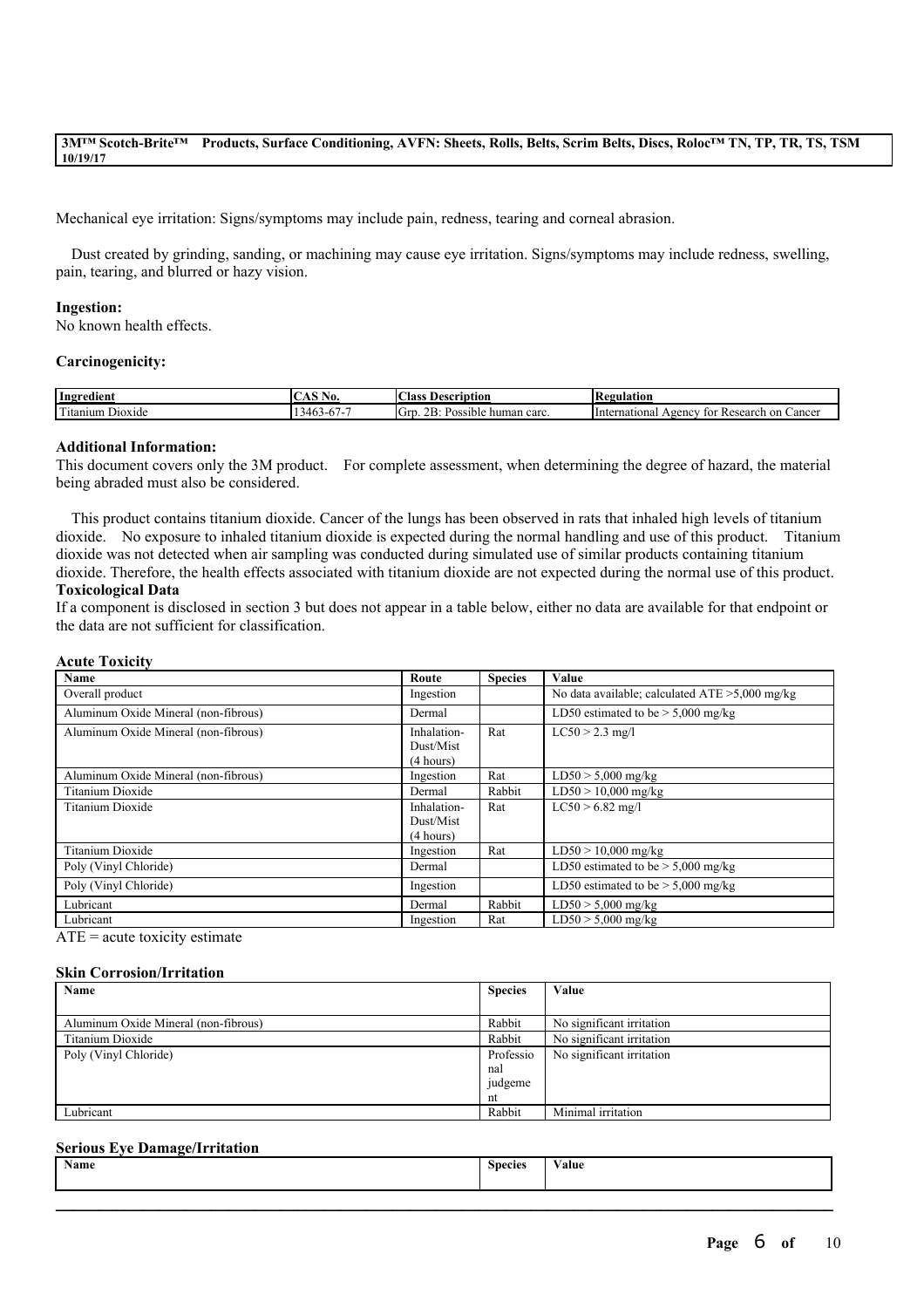| (non-fibrous)<br>Alumınum<br>Mineral<br>Oxide  | Rabbit | -irritation<br>- S1211<br>ficant.<br>NΩ |
|------------------------------------------------|--------|-----------------------------------------|
| cars."<br>$\sim$ $\cdot$<br>Dioxide<br>ltanıum | Rabbit | - -<br>-irritation<br>significant<br>NΟ |
| -<br>Lubricant                                 | Rabbit | $-1$<br>Mild irritant                   |

## **Skin Sensitization**

| <b>Name</b>      | <b>Species</b> | Value          |
|------------------|----------------|----------------|
| Titanium Dioxide | Human          | Not classified |
|                  | and            |                |
|                  | anımal         |                |
| Lubricant        | Guinea         | Not classified |
|                  | pig            |                |

#### **Respiratory Sensitization**

For the component/components, either no data are currently available or the data are not sufficient for classification.

#### **Germ Cell Mutagenicity**

| Name                                 | Route    | Value                                          |
|--------------------------------------|----------|------------------------------------------------|
|                                      |          |                                                |
| Aluminum Oxide Mineral (non-fibrous) | In Vitro | Not mutagenic                                  |
| Titanium Dioxide                     | In Vitro | Not mutagenic                                  |
| Titanium Dioxide                     | In vivo  | Not mutagenic                                  |
| Poly (Vinyl Chloride)                | In Vitro | Not mutagenic                                  |
| Lubricant                            | In Vitro | Some positive data exist, but the data are not |
|                                      |          | sufficient for classification                  |

### **Carcinogenicity**

| Name                                 | Route      | <b>Species</b> | Value                                          |
|--------------------------------------|------------|----------------|------------------------------------------------|
| Aluminum Oxide Mineral (non-fibrous) | Inhalation | Rat            | Not carcinogenic                               |
| Titanium Dioxide                     | Ingestion  | Multiple       | Not carcinogenic                               |
|                                      |            | animal         |                                                |
|                                      |            | species        |                                                |
| Titanium Dioxide                     | Inhalation | Rat            | Carcinogenic                                   |
| Poly (Vinyl Chloride)                | Not        | Rat            | Some positive data exist, but the data are not |
|                                      | Specified  |                | sufficient for classification                  |
| Lubricant                            | Dermal     | Mouse          | Some positive data exist, but the data are not |
|                                      |            |                | sufficient for classification                  |

## **Reproductive Toxicity**

#### **Reproductive and/or Developmental Effects**

| <b>Name</b>           | Route            | Value                          | <b>Species</b> | <b>Test Result</b>            | Exposure<br><b>Duration</b> |
|-----------------------|------------------|--------------------------------|----------------|-------------------------------|-----------------------------|
| Poly (Vinyl Chloride) | Not<br>Specified | Not classified for development | Mouse          | <b>NOAEL Not</b><br>available | during<br>gestation         |

## **Target Organ(s)**

#### **Specific Target Organ Toxicity - single exposure**

| Name      | Route      | Target Organ(s)   | Value                   | <b>Species</b> | <b>Test Result</b> | <b>Exposure</b> |
|-----------|------------|-------------------|-------------------------|----------------|--------------------|-----------------|
|           |            |                   |                         |                |                    | <b>Duration</b> |
| Lubricant | Inhalation | central nervous   | May cause drowsiness or | Human          | <b>NOAEL Not</b>   |                 |
|           |            | system depression | dizziness               | and            | available          |                 |
|           |            |                   |                         | animal         |                    |                 |
| Lubricant | Ingestion  | central nervous   | May cause drowsiness or | Professio      | <b>NOAEL Not</b>   |                 |
|           |            | system depression | dizziness               | nal            | available          |                 |
|           |            |                   |                         | judgeme        |                    |                 |
|           |            |                   |                         | nt             |                    |                 |

## **Specific Target Organ Toxicity - repeated exposure**

| ---------<br>___<br>Route<br>Name<br>''rgants.<br><b>Larget</b><br>$\bullet$ | Value | <b>Species</b> | $\mathbf{r}$<br>m<br>- Result<br>∡`est | xnosur<br>Duration |
|------------------------------------------------------------------------------|-------|----------------|----------------------------------------|--------------------|
|------------------------------------------------------------------------------|-------|----------------|----------------------------------------|--------------------|

 $\mathcal{L}_\mathcal{L} = \mathcal{L}_\mathcal{L} = \mathcal{L}_\mathcal{L} = \mathcal{L}_\mathcal{L} = \mathcal{L}_\mathcal{L} = \mathcal{L}_\mathcal{L} = \mathcal{L}_\mathcal{L} = \mathcal{L}_\mathcal{L} = \mathcal{L}_\mathcal{L} = \mathcal{L}_\mathcal{L} = \mathcal{L}_\mathcal{L} = \mathcal{L}_\mathcal{L} = \mathcal{L}_\mathcal{L} = \mathcal{L}_\mathcal{L} = \mathcal{L}_\mathcal{L} = \mathcal{L}_\mathcal{L} = \mathcal{L}_\mathcal{L}$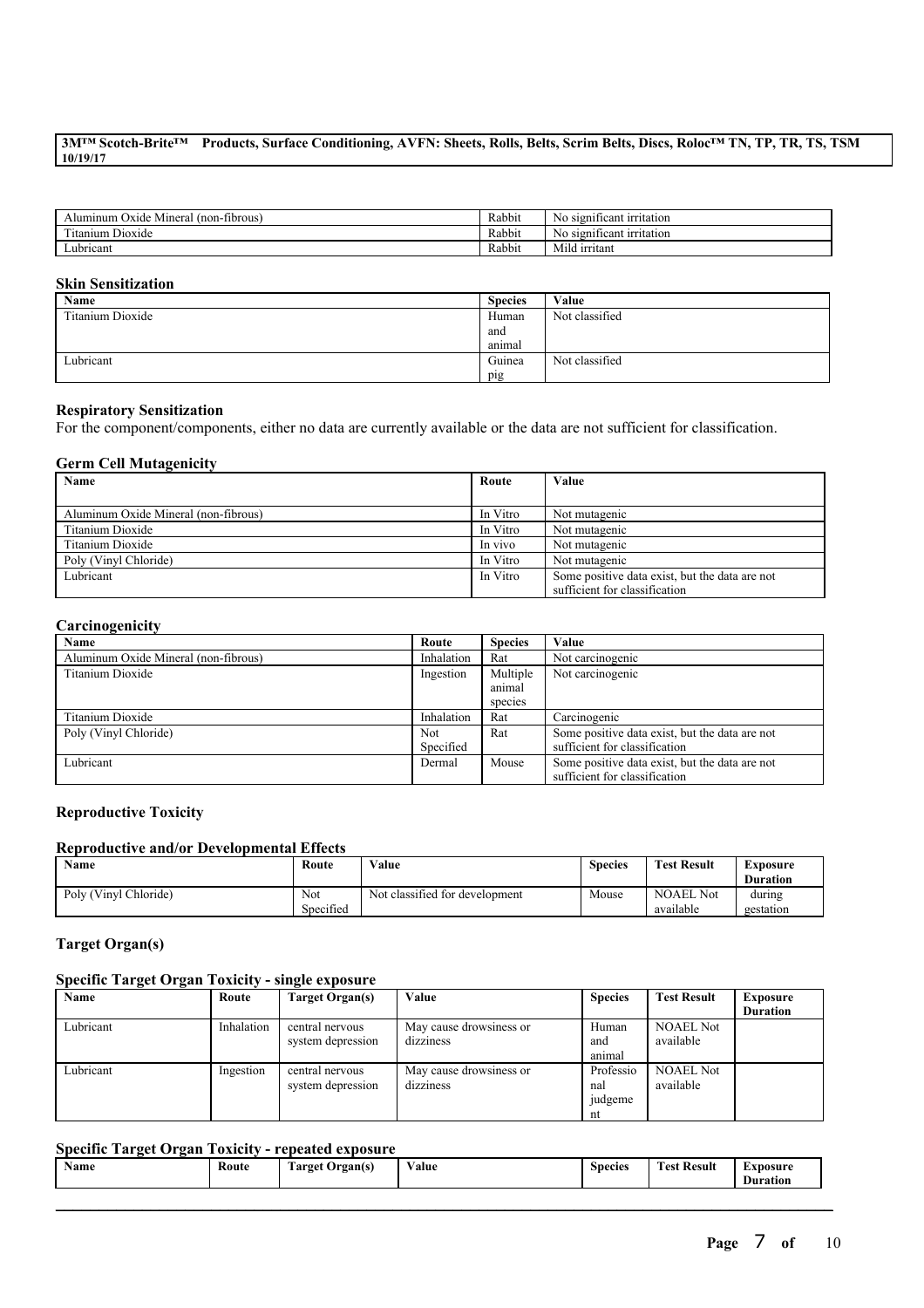| Aluminum Oxide Mineral<br>(non-fibrous) | Inhalation | pneumoconiosis     | Some positive data exist, but the<br>data are not sufficient for<br>classification | Human                         | <b>NOAEL Not</b><br>available | occupational<br>exposure |
|-----------------------------------------|------------|--------------------|------------------------------------------------------------------------------------|-------------------------------|-------------------------------|--------------------------|
| Aluminum Oxide Mineral<br>(non-fibrous) | Inhalation | pulmonary fibrosis | Not classified                                                                     | Human                         | <b>NOAEL Not</b><br>available | occupational<br>exposure |
| Titanium Dioxide                        | Inhalation | respiratory system | Some positive data exist, but the<br>data are not sufficient for<br>classification | Rat                           | LOAEL 0.01<br>mg/l            | 2 years                  |
| Titanium Dioxide                        | Inhalation | pulmonary fibrosis | Not classified                                                                     | Human                         | <b>NOAEL Not</b><br>available | occupational<br>exposure |
| Poly (Vinyl Chloride)                   | Inhalation | respiratory system | Not classified                                                                     | Multiple<br>animal<br>species | NOAEL<br>$0.013$ mg/l         | 22 months                |
| Lubricant                               | Inhalation | respiratory system | Not classified                                                                     | Rat                           | <b>NOAEL 0.21</b><br>mg/l     | 28 days                  |

#### **Aspiration Hazard**

For the component/components, either no data are currently available or the data are not sufficient for classification.

### Please contact the address or phone number listed on the first page of the SDS for additional toxicological information **on this material and/or its components.**

# **SECTION 12: Ecological information**

## **Ecotoxicological information**

Please contact the address or phone number listed on the first page of the SDS for additional ecotoxicological information on this material and/or its components.

#### **Chemical fate information**

Please contact the address or phone number listed on the first page of the SDS for additional chemical fate information on this material and/or its components.

# **SECTION 13: Disposal considerations**

#### **13.1. Disposal methods**

Dispose of contents/ container in accordance with the local/regional/national/international regulations.

Prior to disposal, consult all applicable authorities and regulations to insure proper classification. The substrate that was abraded must be considered as a factor in the disposal method for this product. Dispose of waste product in a permitted industrial waste facility. As a disposal alternative, incinerate in a permitted waste incineration facility. Proper destruction may require the use of additional fuel during incineration processes. If no other disposal options are available, waste product may be placed in a landfill properly designed for industrial waste.

#### **EPA Hazardous Waste Number (RCRA):** Not regulated

# **SECTION 14: Transport Information**

Not regulated per U.S. DOT, IATA or IMO.

These transportation classifications are provided as a customer service. As the shipper YOU remain responsible for complying with all applicable laws and regulations, including proper transportation classification and packaging. 3M transportation classifications are based on product formulation, packaging, 3M policies and 3M understanding of applicable current regulations. 3M does not guarantee the accuracy of this classification information. This information applies only to transportation classification and not the packaging, labeling, or marking requirements. The original 3M package is certified for U.S. ground shipment only. If you are shipping by air or ocean, the package may not meet applicable regulatory

 $\mathcal{L}_\mathcal{L} = \mathcal{L}_\mathcal{L} = \mathcal{L}_\mathcal{L} = \mathcal{L}_\mathcal{L} = \mathcal{L}_\mathcal{L} = \mathcal{L}_\mathcal{L} = \mathcal{L}_\mathcal{L} = \mathcal{L}_\mathcal{L} = \mathcal{L}_\mathcal{L} = \mathcal{L}_\mathcal{L} = \mathcal{L}_\mathcal{L} = \mathcal{L}_\mathcal{L} = \mathcal{L}_\mathcal{L} = \mathcal{L}_\mathcal{L} = \mathcal{L}_\mathcal{L} = \mathcal{L}_\mathcal{L} = \mathcal{L}_\mathcal{L}$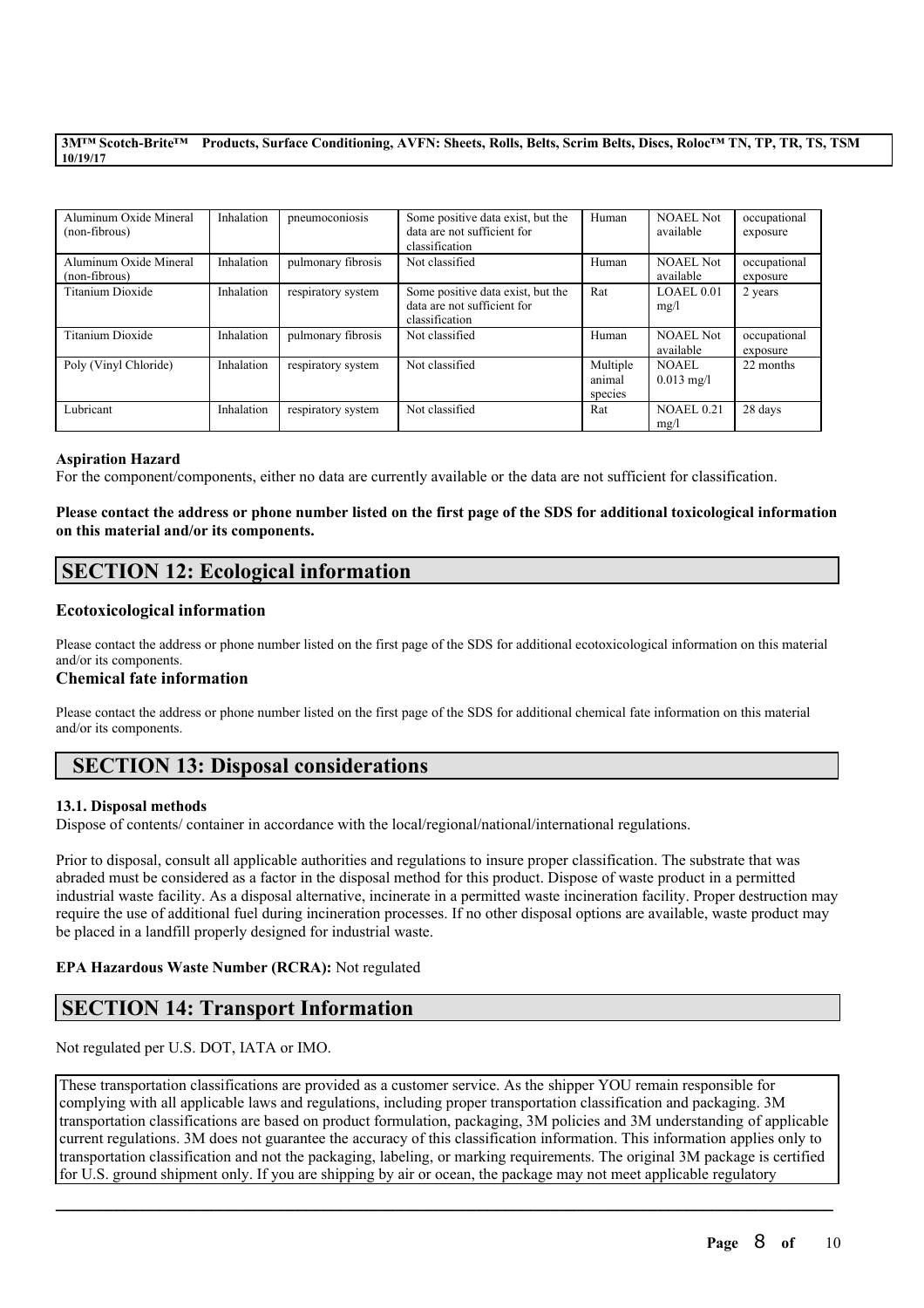requirements.

# **SECTION 15: Regulatory information**

#### **15.1. US Federal Regulations**

Contact 3M for more information.

#### **311/312 Hazard Categories:**

Fire Hazard - No Pressure Hazard - No Reactivity Hazard - No Immediate Hazard - No Delayed Hazard - No

#### **EPCRA 311/312 Hazard Classifications (effective January 1, 2018):**

| <b>Physical Hazards</b><br>Not applicable |
|-------------------------------------------|

#### **Health Hazards**

Not applicable

#### **15.2. State Regulations**

Contact 3M for more information.

#### **15.3. Chemical Inventories**

This product is an article as defined by TSCA regulations, and is exempt from TSCA Inventory listing requirements.

Contact 3M for more information.

#### **15.4. International Regulations**

Contact 3M for more information.

**This SDS has been prepared to meet the U.S. OSHA Hazard Communication Standard, 29 CFR 1910.1200.**

# **SECTION 16: Other information**

#### **NFPA Hazard Classification**

**Health:** 0 **Flammability:** 1 **Instability:** 0 **Special Hazards:** None

National Fire Protection Association (NFPA) hazard ratings are designed for use by emergency response personnel to address the hazards that are presented by short-term, acute exposure to a material under conditions of fire, spill, or similar emergencies. Hazard ratings are primarily based on the inherent physical and toxic properties of the material but also include the toxic properties of combustion or decomposition products that are known to be generated in significant quantities.

#### **HMIS Hazard Classification Health:** 0 **Flammability:** 1 **Physical Hazard:** 0 **Personal Protection:** X - See PPE section.

Hazardous Material Identification System (HMIS® IV) hazard ratings are designed to inform employees of chemical hazards in the workplace. These ratings are based on the inherent properties of the material under expected conditions of normal use and are not intended for use in emergency situations. HMIS® IV ratings are to be used with a fully implemented HMIS® IV program. HMIS® is a registered mark of the American Coatings Association (ACA).

 $\mathcal{L}_\mathcal{L} = \mathcal{L}_\mathcal{L} = \mathcal{L}_\mathcal{L} = \mathcal{L}_\mathcal{L} = \mathcal{L}_\mathcal{L} = \mathcal{L}_\mathcal{L} = \mathcal{L}_\mathcal{L} = \mathcal{L}_\mathcal{L} = \mathcal{L}_\mathcal{L} = \mathcal{L}_\mathcal{L} = \mathcal{L}_\mathcal{L} = \mathcal{L}_\mathcal{L} = \mathcal{L}_\mathcal{L} = \mathcal{L}_\mathcal{L} = \mathcal{L}_\mathcal{L} = \mathcal{L}_\mathcal{L} = \mathcal{L}_\mathcal{L}$ 

| <b>Document Group:</b> | 05-5844-5 | <b>Version Number:</b> | 17.20 |
|------------------------|-----------|------------------------|-------|
|------------------------|-----------|------------------------|-------|